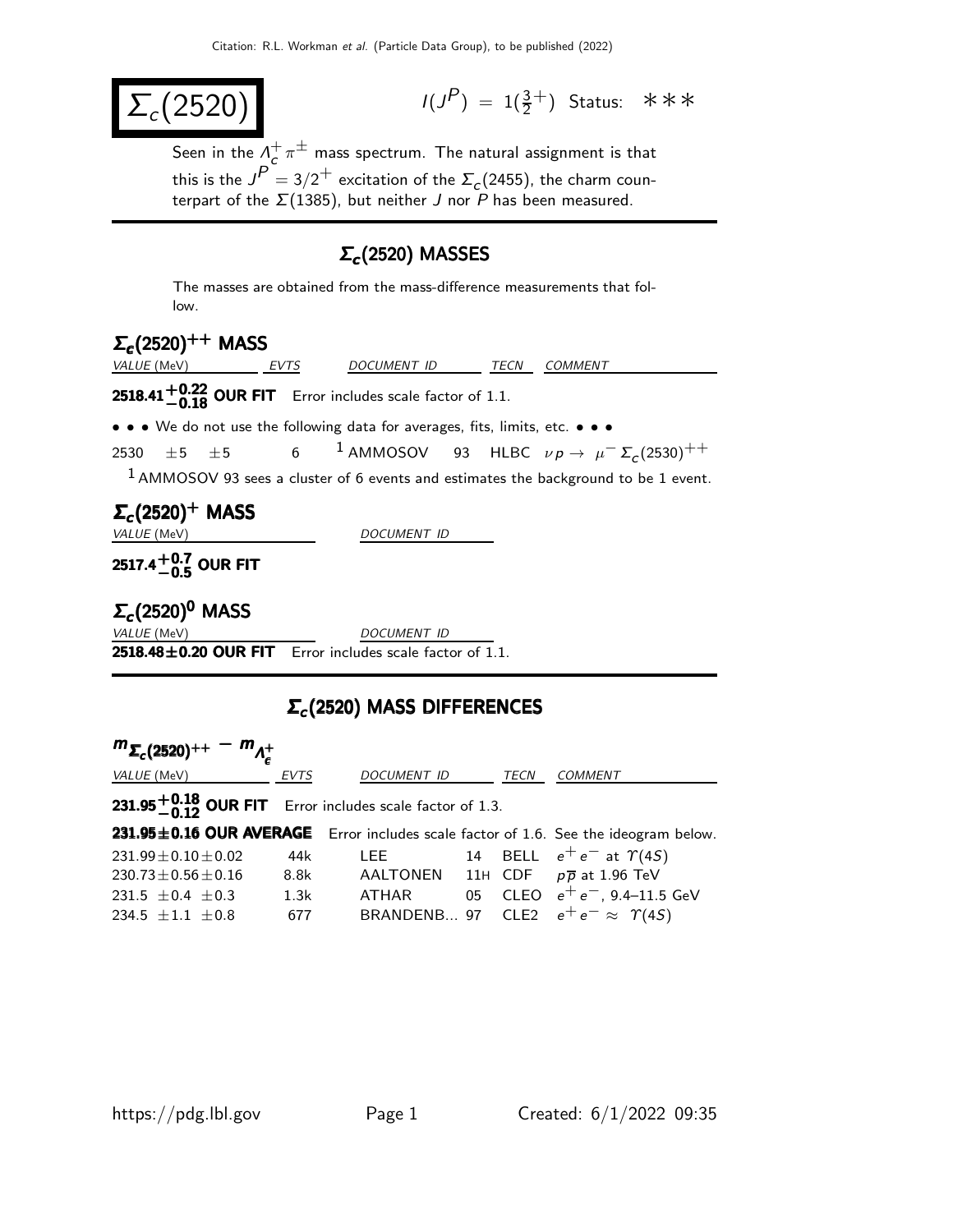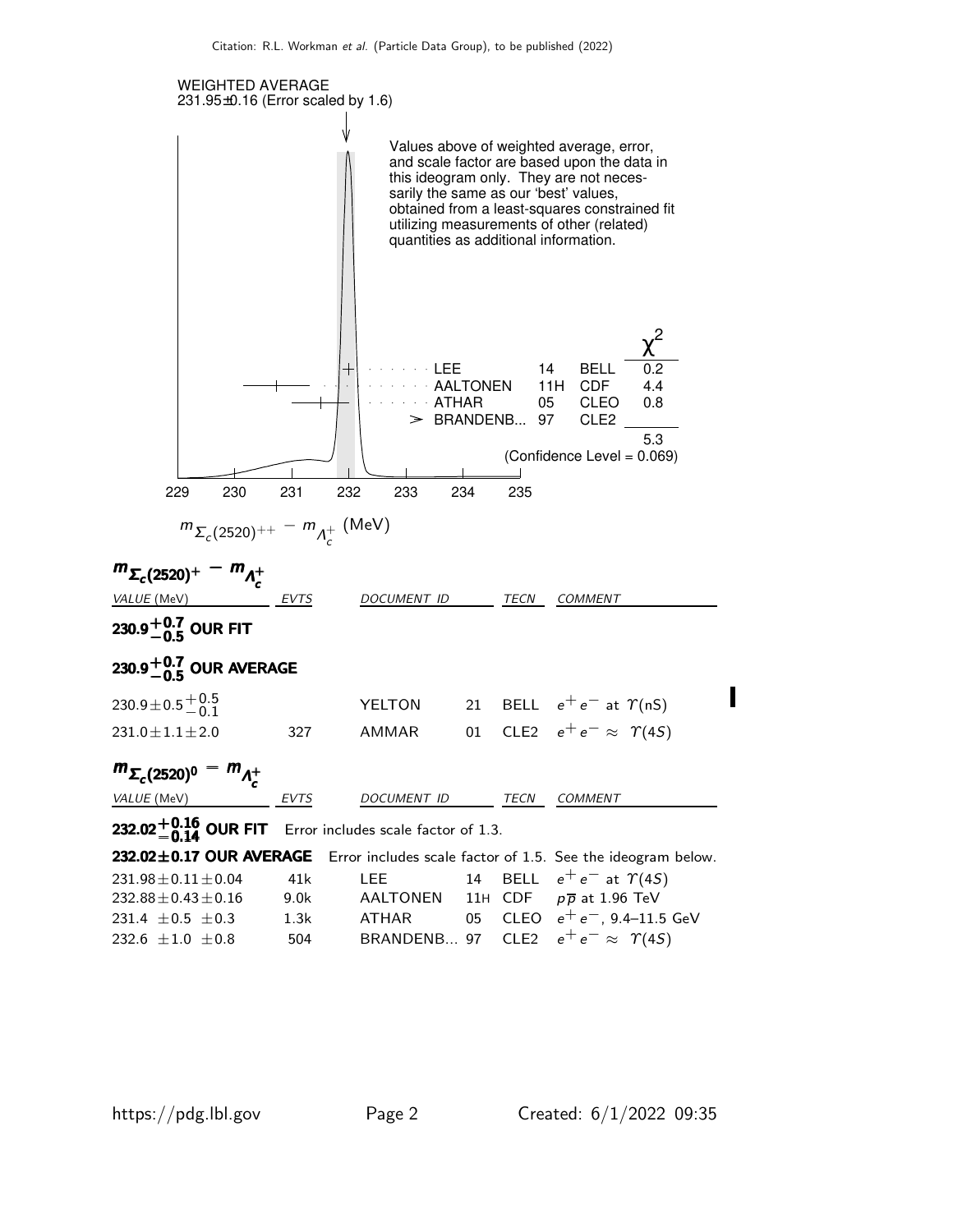

 $\frac{2}{3}$ This ATHAR 05 result is redundant with measurements in earlier entries.

3 This MANDENBURG 97 result is redundant with measurements in earlier entries.

### $Σ_c(2520)$  WIDTHS

| $\Sigma_c(2520)^{++}$ WIDTH                                  |          |                  |      |                                                |
|--------------------------------------------------------------|----------|------------------|------|------------------------------------------------|
| VALUE (MeV)                                                  | EVTS     | DOCUMENT ID      | TECN | <b>COMMENT</b>                                 |
| 14.78 $^{+0.30}_{-0.40}$ OUR AVERAGE                         |          |                  |      |                                                |
| $14.77 \pm 0.25 \begin{array}{c} +0.18 \\ -0.30 \end{array}$ | 44k      | LEE <b>Allen</b> |      | 14 BELL $e^+e^-$ at $\Upsilon(4S)$             |
| $15.03 + 2.12 + 1.36$                                        | 8.8k     |                  |      | AALTONEN 11H CDF $p\overline{p}$ at 1.96 TeV   |
| 14.4 $+1.6$ $\pm 1.4$                                        | 1.3k     | ATHAR            |      | 05 CLEO $e^+e^-$ , 9.4–11.5 GeV                |
| 17.9 $\frac{+3.8}{-3.2}$ ±4.0                                | 677      |                  |      | BRANDENB 97 CLE2 $e^+e^- \approx \Upsilon(45)$ |
| $\Sigma_c(2520)^+$ WIDTH                                     |          |                  |      |                                                |
| VALUE (MeV)                                                  | CL% EVTS | DOCUMENT ID      | TECN | <b>COMMENT</b>                                 |
| $17.2 + 2.3 + 3.1$<br>$-21 - 0.7$                            |          | YELTON           |      | 21 BELL $e^+e^-$ at $\gamma$ (nS)              |
| https://pdg.lbl.gov                                          |          | Page 3           |      | Created: $6/1/2022$ 09:35                      |